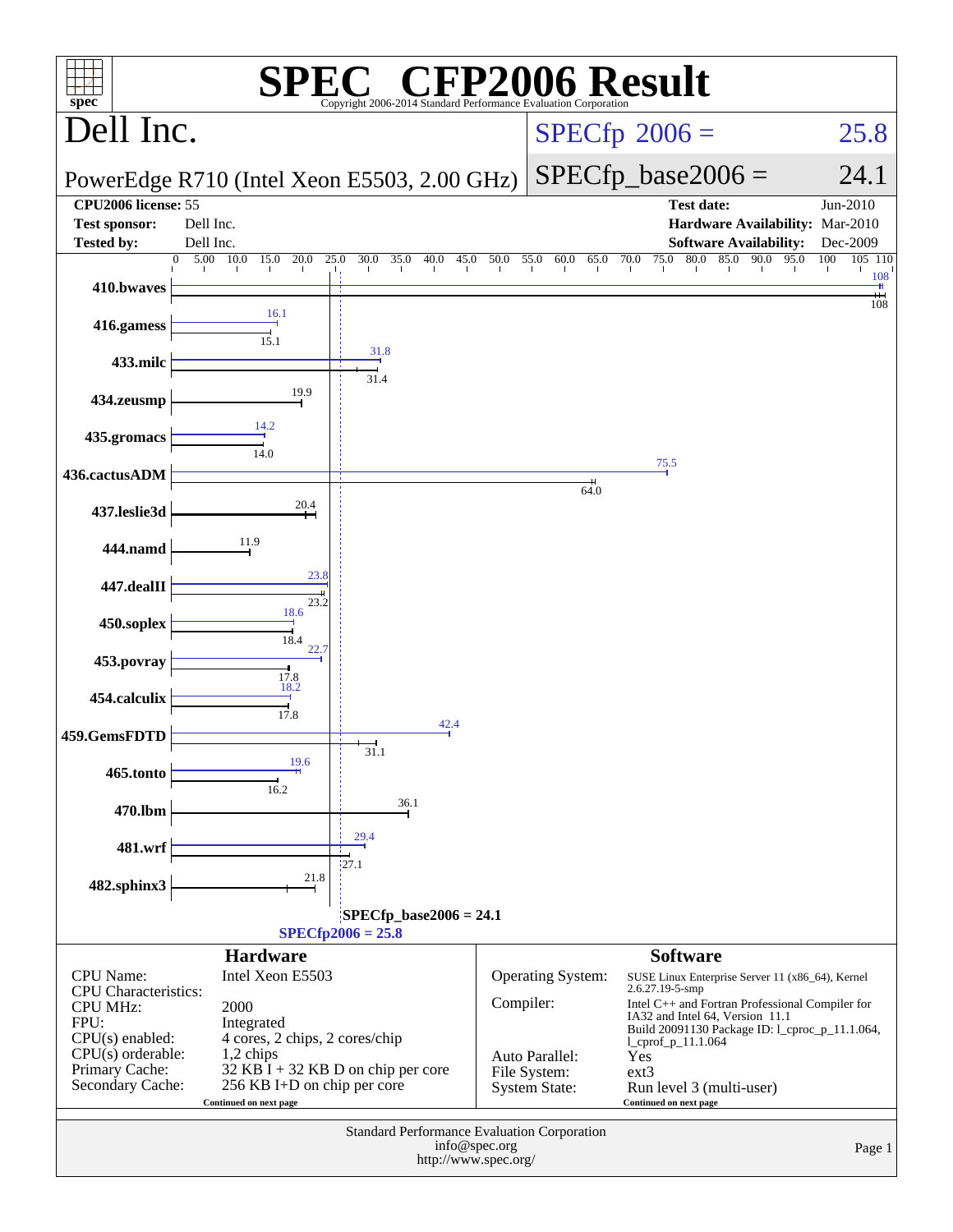| <b>SPEC CFP2006 Result</b><br>$spec^{\circ}$                                                             |                |              |                             |       |                |                |                                                        |              |                                 |                               |                |              |
|----------------------------------------------------------------------------------------------------------|----------------|--------------|-----------------------------|-------|----------------|----------------|--------------------------------------------------------|--------------|---------------------------------|-------------------------------|----------------|--------------|
| Dell Inc.                                                                                                |                |              |                             |       |                | $SPECfp2006 =$ |                                                        |              | 25.8                            |                               |                |              |
| PowerEdge R710 (Intel Xeon E5503, 2.00 GHz)                                                              |                |              |                             |       |                |                | $SPECfp\_base2006 =$                                   |              |                                 |                               | 24.1           |              |
| CPU2006 license: 55                                                                                      |                |              |                             |       |                |                |                                                        |              | <b>Test date:</b>               |                               |                | $Jun-2010$   |
| <b>Test sponsor:</b><br>Dell Inc.                                                                        |                |              |                             |       |                |                |                                                        |              | Hardware Availability: Mar-2010 |                               |                |              |
| <b>Tested by:</b>                                                                                        | Dell Inc.      |              |                             |       |                |                |                                                        |              |                                 | <b>Software Availability:</b> |                | Dec-2009     |
| L3 Cache:<br>Other Cache:                                                                                |                | None         | $4 MB I+D$ on chip per chip |       |                |                | <b>Base Pointers:</b><br>64-bit                        |              |                                 |                               |                |              |
| Memory:                                                                                                  |                |              |                             |       |                |                | Peak Pointers:<br>32/64-bit<br>Other Software:<br>None |              |                                 |                               |                |              |
| 48 GB (12 x 4 GB DDR3-1333 DR RDIMM, CL9, ECC,<br>downclocked to 800 MHz)<br>1 x 146 GB 15000 RPM SAS    |                |              |                             |       |                |                |                                                        |              |                                 |                               |                |              |
| Disk Subsystem:<br>Other Hardware:<br>None                                                               |                |              |                             |       |                |                |                                                        |              |                                 |                               |                |              |
| <b>Results Table</b>                                                                                     |                |              |                             |       |                |                |                                                        |              |                                 |                               |                |              |
|                                                                                                          |                |              | <b>Base</b>                 |       |                |                | <b>Peak</b>                                            |              |                                 |                               |                |              |
| <b>Benchmark</b>                                                                                         | <b>Seconds</b> | <b>Ratio</b> | <b>Seconds</b>              | Ratio | <b>Seconds</b> | Ratio          | <b>Seconds</b>                                         | <b>Ratio</b> | <b>Seconds</b>                  | <b>Ratio</b>                  | <b>Seconds</b> | <b>Ratio</b> |
| 410.bwayes                                                                                               | 127            | 107          | 125                         | 109   | <u>126</u>     | 108            | 125                                                    | 108          | 126                             | 108                           | <u>126</u>     | 108          |
| 416.gamess                                                                                               | 1293           | 15.1         | 1297                        | 15.1  | 1299           | 15.1           | 1218                                                   | 16.1         | 1218                            | <b>16.1</b>                   | 1218           | 16.1         |
| 433.milc                                                                                                 | 293            | 31.4         | 292                         | 31.4  | 324            | 28.3           | 288                                                    | 31.8         | 288                             | 31.9                          | 289            | 31.8         |
| 434.zeusmp                                                                                               | 458            | 19.9         | 457                         | 19.9  | 462            | 19.7           | 458                                                    | 19.9         | 457                             | 19.9                          | 462            | 19.7         |
| 435.gromacs                                                                                              | 510            | 14.0         | 509                         | 14.0  | 511            | 14.0           | 505                                                    | 14.1         | 500                             | 14.3                          | 502            | <u>14.2</u>  |
| 436.cactusADM                                                                                            | 187            | 64.0         | 185                         | 64.5  | 187            | 64.0           | 158                                                    | 75.6         | 158                             | 75.5                          | 158            | 75.5         |
| 437.leslie3d                                                                                             | 427            | 22.0         | 460                         | 20.4  | 462            | 20.3           | 427                                                    | 22.0         | 460                             | 20.4                          | 462            | 20.3         |
| 444.namd                                                                                                 | 674            | 11.9         | 674                         | 11.9  | 673            | 11.9           | 674                                                    | 11.9         | 674                             | 11.9                          | 673            | 11.9         |
| 447.dealII                                                                                               | 500            | 22.9         | 494                         | 23.2  | 494            | 23.2           | 481                                                    | 23.8         | 481                             | 23.8                          | 481            | 23.8         |
| 450.soplex                                                                                               | 453            | 18.4         | 453                         | 18.4  | 453            | 18.4           | 449                                                    | <b>18.6</b>  | 448                             | 18.6                          | 449            | 18.6         |
| 453.povray                                                                                               | 301            | 17.7         | 296                         | 18.0  | 298            | 17.8           | 232                                                    | 22.9         | 235                             | 22.7                          | 234            | 22.7         |
| 454.calculix                                                                                             | 464            | 17.8         | 465                         | 17.7  | 463            | 17.8           | 454                                                    | 18.2         | 454                             | 18.2                          | 454            | 18.2         |
| 459.GemsFDTD                                                                                             | 341            | 31.1         | 372                         | 28.5  | 340            | 31.2           | 250                                                    | 42.4         | 251                             | 42.3                          | 250            | 42.4         |
| 465.tonto                                                                                                | 609            | 16.2         | 609                         | 16.2  | 609            | 16.2           | 502                                                    | 19.6         | 503                             | 19.6                          | 518            | 19.0         |
| 470.1bm                                                                                                  | 380            | 36.2         | 381                         | 36.0  | 381            | 36.1           | 380                                                    | 36.2         | 381                             | 36.0                          | 381            | 36.1         |
| 481.wrf                                                                                                  | 412            | 27.1         | 412                         | 27.1  | 411            | 27.2           | 380                                                    | 29.4         | 379                             | 29.5                          | 381            | 29.3         |
| 482.sphinx3                                                                                              | 1111           | 17.5         | 891                         | 21.9  | 892            | 21.8           | 1111                                                   | 17.5         | 891                             | 21.9                          | 892            | 21.8         |
| Results appear in the order in which they were run. Bold underlined text indicates a median measurement. |                |              |                             |       |                |                |                                                        |              |                                 |                               |                |              |

#### **[Operating System Notes](http://www.spec.org/auto/cpu2006/Docs/result-fields.html#OperatingSystemNotes)**

'ulimit -s unlimited' was used to set the stacksize to unlimited prior to run

#### **[Platform Notes](http://www.spec.org/auto/cpu2006/Docs/result-fields.html#PlatformNotes)**

 BIOS Settings: Power Management = Maximum Performance (Default = Active Power Controller)

#### **[General Notes](http://www.spec.org/auto/cpu2006/Docs/result-fields.html#GeneralNotes)**

 Binaries were compiled on SLES 10 with Binutils 2.18.50.0.7.20080502 OMP\_NUM\_THREADS set to number of cores KMP\_AFFINITY set to granularity=fine,scatter KMP\_STACKSIZE set to 200M

Continued on next page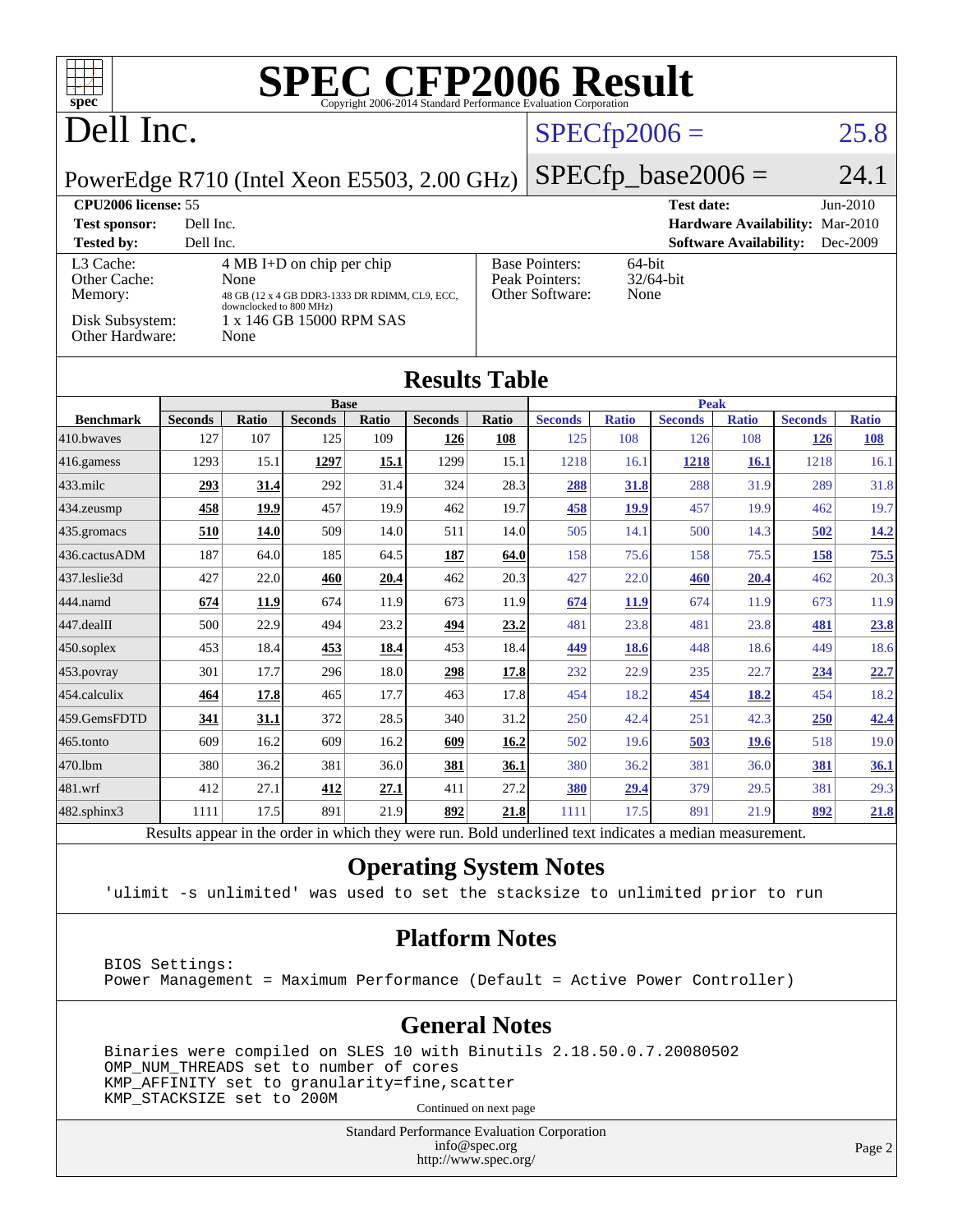

# **[SPEC CFP2006 Result](http://www.spec.org/auto/cpu2006/Docs/result-fields.html#SPECCFP2006Result)**

## Dell Inc.

 $SPECTp2006 = 25.8$ 

PowerEdge R710 (Intel Xeon E5503, 2.00 GHz)  $SPECTp\_base2006 = 24.1$ 

**[CPU2006 license:](http://www.spec.org/auto/cpu2006/Docs/result-fields.html#CPU2006license)** 55 **[Test date:](http://www.spec.org/auto/cpu2006/Docs/result-fields.html#Testdate)** Jun-2010 **[Test sponsor:](http://www.spec.org/auto/cpu2006/Docs/result-fields.html#Testsponsor)** Dell Inc. **[Hardware Availability:](http://www.spec.org/auto/cpu2006/Docs/result-fields.html#HardwareAvailability)** Mar-2010 **[Tested by:](http://www.spec.org/auto/cpu2006/Docs/result-fields.html#Testedby)** Dell Inc. **[Software Availability:](http://www.spec.org/auto/cpu2006/Docs/result-fields.html#SoftwareAvailability)** Dec-2009

#### **[General Notes \(Continued\)](http://www.spec.org/auto/cpu2006/Docs/result-fields.html#GeneralNotes)**

The Dell PowerEdge R710 and

 the Bull NovaScale R460 F2 models are electronically equivalent. The results have been measured on a Dell PowerEdge R710 model.

#### **[Base Compiler Invocation](http://www.spec.org/auto/cpu2006/Docs/result-fields.html#BaseCompilerInvocation)**

[C benchmarks](http://www.spec.org/auto/cpu2006/Docs/result-fields.html#Cbenchmarks):  $-m64$ 

[C++ benchmarks:](http://www.spec.org/auto/cpu2006/Docs/result-fields.html#CXXbenchmarks) [icpc -m64](http://www.spec.org/cpu2006/results/res2010q3/cpu2006-20100702-12139.flags.html#user_CXXbase_intel_icpc_64bit_bedb90c1146cab66620883ef4f41a67e)

[Fortran benchmarks](http://www.spec.org/auto/cpu2006/Docs/result-fields.html#Fortranbenchmarks): [ifort -m64](http://www.spec.org/cpu2006/results/res2010q3/cpu2006-20100702-12139.flags.html#user_FCbase_intel_ifort_64bit_ee9d0fb25645d0210d97eb0527dcc06e)

[Benchmarks using both Fortran and C](http://www.spec.org/auto/cpu2006/Docs/result-fields.html#BenchmarksusingbothFortranandC): [icc -m64](http://www.spec.org/cpu2006/results/res2010q3/cpu2006-20100702-12139.flags.html#user_CC_FCbase_intel_icc_64bit_0b7121f5ab7cfabee23d88897260401c) [ifort -m64](http://www.spec.org/cpu2006/results/res2010q3/cpu2006-20100702-12139.flags.html#user_CC_FCbase_intel_ifort_64bit_ee9d0fb25645d0210d97eb0527dcc06e)

### **[Base Portability Flags](http://www.spec.org/auto/cpu2006/Docs/result-fields.html#BasePortabilityFlags)**

| 410.bwaves: -DSPEC CPU LP64<br>416.gamess: -DSPEC_CPU_LP64<br>433.milc: -DSPEC CPU LP64<br>434.zeusmp: -DSPEC_CPU_LP64<br>435.gromacs: -DSPEC_CPU_LP64 -nofor_main<br>436.cactusADM: -DSPEC CPU LP64 -nofor main<br>437.leslie3d: -DSPEC CPU LP64<br>444.namd: -DSPEC CPU LP64<br>447.dealII: -DSPEC CPU LP64 |                                                                |
|---------------------------------------------------------------------------------------------------------------------------------------------------------------------------------------------------------------------------------------------------------------------------------------------------------------|----------------------------------------------------------------|
| 450.soplex: -DSPEC_CPU_LP64<br>453.povray: -DSPEC_CPU_LP64<br>454.calculix: - DSPEC CPU LP64 - nofor main<br>459. GemsFDTD: - DSPEC CPU LP64<br>465.tonto: - DSPEC CPU LP64                                                                                                                                   |                                                                |
| 470.1bm: - DSPEC CPU LP64<br>482.sphinx3: -DSPEC_CPU_LP64                                                                                                                                                                                                                                                     | 481.wrf: -DSPEC CPU_LP64 -DSPEC_CPU_CASE_FLAG -DSPEC_CPU_LINUX |

#### **[Base Optimization Flags](http://www.spec.org/auto/cpu2006/Docs/result-fields.html#BaseOptimizationFlags)**

[C benchmarks](http://www.spec.org/auto/cpu2006/Docs/result-fields.html#Cbenchmarks): [-xSSE4.2](http://www.spec.org/cpu2006/results/res2010q3/cpu2006-20100702-12139.flags.html#user_CCbase_f-xSSE42_f91528193cf0b216347adb8b939d4107) [-ipo](http://www.spec.org/cpu2006/results/res2010q3/cpu2006-20100702-12139.flags.html#user_CCbase_f-ipo) [-O3](http://www.spec.org/cpu2006/results/res2010q3/cpu2006-20100702-12139.flags.html#user_CCbase_f-O3) [-no-prec-div](http://www.spec.org/cpu2006/results/res2010q3/cpu2006-20100702-12139.flags.html#user_CCbase_f-no-prec-div) [-static](http://www.spec.org/cpu2006/results/res2010q3/cpu2006-20100702-12139.flags.html#user_CCbase_f-static) [-parallel](http://www.spec.org/cpu2006/results/res2010q3/cpu2006-20100702-12139.flags.html#user_CCbase_f-parallel) [-opt-prefetch](http://www.spec.org/cpu2006/results/res2010q3/cpu2006-20100702-12139.flags.html#user_CCbase_f-opt-prefetch)

[C++ benchmarks:](http://www.spec.org/auto/cpu2006/Docs/result-fields.html#CXXbenchmarks) [-xSSE4.2](http://www.spec.org/cpu2006/results/res2010q3/cpu2006-20100702-12139.flags.html#user_CXXbase_f-xSSE42_f91528193cf0b216347adb8b939d4107) [-ipo](http://www.spec.org/cpu2006/results/res2010q3/cpu2006-20100702-12139.flags.html#user_CXXbase_f-ipo) [-O3](http://www.spec.org/cpu2006/results/res2010q3/cpu2006-20100702-12139.flags.html#user_CXXbase_f-O3) [-no-prec-div](http://www.spec.org/cpu2006/results/res2010q3/cpu2006-20100702-12139.flags.html#user_CXXbase_f-no-prec-div) [-static](http://www.spec.org/cpu2006/results/res2010q3/cpu2006-20100702-12139.flags.html#user_CXXbase_f-static) [-parallel](http://www.spec.org/cpu2006/results/res2010q3/cpu2006-20100702-12139.flags.html#user_CXXbase_f-parallel) [-opt-prefetch](http://www.spec.org/cpu2006/results/res2010q3/cpu2006-20100702-12139.flags.html#user_CXXbase_f-opt-prefetch)

Continued on next page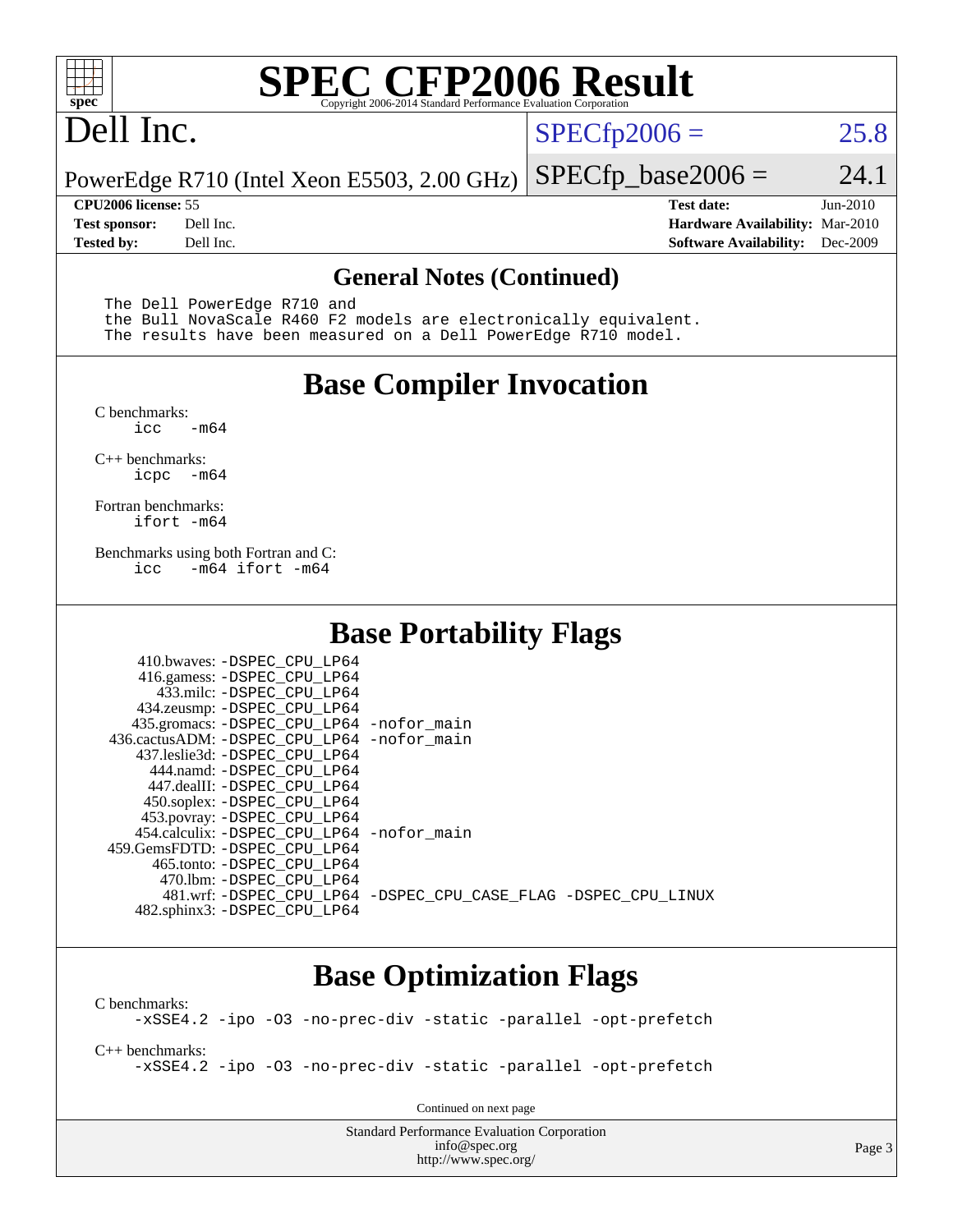

# **[SPEC CFP2006 Result](http://www.spec.org/auto/cpu2006/Docs/result-fields.html#SPECCFP2006Result)**

# Dell Inc.

 $SPECTp2006 = 25.8$ 

PowerEdge R710 (Intel Xeon E5503, 2.00 GHz)  $SPECTp\_base2006 = 24.1$ 

**[CPU2006 license:](http://www.spec.org/auto/cpu2006/Docs/result-fields.html#CPU2006license)** 55 **[Test date:](http://www.spec.org/auto/cpu2006/Docs/result-fields.html#Testdate)** Jun-2010 **[Test sponsor:](http://www.spec.org/auto/cpu2006/Docs/result-fields.html#Testsponsor)** Dell Inc. **[Hardware Availability:](http://www.spec.org/auto/cpu2006/Docs/result-fields.html#HardwareAvailability)** Mar-2010 **[Tested by:](http://www.spec.org/auto/cpu2006/Docs/result-fields.html#Testedby)** Dell Inc. **[Software Availability:](http://www.spec.org/auto/cpu2006/Docs/result-fields.html#SoftwareAvailability)** Dec-2009

## **[Base Optimization Flags \(Continued\)](http://www.spec.org/auto/cpu2006/Docs/result-fields.html#BaseOptimizationFlags)**

[Fortran benchmarks](http://www.spec.org/auto/cpu2006/Docs/result-fields.html#Fortranbenchmarks): [-xSSE4.2](http://www.spec.org/cpu2006/results/res2010q3/cpu2006-20100702-12139.flags.html#user_FCbase_f-xSSE42_f91528193cf0b216347adb8b939d4107) [-ipo](http://www.spec.org/cpu2006/results/res2010q3/cpu2006-20100702-12139.flags.html#user_FCbase_f-ipo) [-O3](http://www.spec.org/cpu2006/results/res2010q3/cpu2006-20100702-12139.flags.html#user_FCbase_f-O3) [-no-prec-div](http://www.spec.org/cpu2006/results/res2010q3/cpu2006-20100702-12139.flags.html#user_FCbase_f-no-prec-div) [-static](http://www.spec.org/cpu2006/results/res2010q3/cpu2006-20100702-12139.flags.html#user_FCbase_f-static) [-parallel](http://www.spec.org/cpu2006/results/res2010q3/cpu2006-20100702-12139.flags.html#user_FCbase_f-parallel) [-opt-prefetch](http://www.spec.org/cpu2006/results/res2010q3/cpu2006-20100702-12139.flags.html#user_FCbase_f-opt-prefetch)

[Benchmarks using both Fortran and C](http://www.spec.org/auto/cpu2006/Docs/result-fields.html#BenchmarksusingbothFortranandC): [-xSSE4.2](http://www.spec.org/cpu2006/results/res2010q3/cpu2006-20100702-12139.flags.html#user_CC_FCbase_f-xSSE42_f91528193cf0b216347adb8b939d4107) [-ipo](http://www.spec.org/cpu2006/results/res2010q3/cpu2006-20100702-12139.flags.html#user_CC_FCbase_f-ipo) [-O3](http://www.spec.org/cpu2006/results/res2010q3/cpu2006-20100702-12139.flags.html#user_CC_FCbase_f-O3) [-no-prec-div](http://www.spec.org/cpu2006/results/res2010q3/cpu2006-20100702-12139.flags.html#user_CC_FCbase_f-no-prec-div) [-static](http://www.spec.org/cpu2006/results/res2010q3/cpu2006-20100702-12139.flags.html#user_CC_FCbase_f-static) [-parallel](http://www.spec.org/cpu2006/results/res2010q3/cpu2006-20100702-12139.flags.html#user_CC_FCbase_f-parallel) [-opt-prefetch](http://www.spec.org/cpu2006/results/res2010q3/cpu2006-20100702-12139.flags.html#user_CC_FCbase_f-opt-prefetch)

**[Peak Compiler Invocation](http://www.spec.org/auto/cpu2006/Docs/result-fields.html#PeakCompilerInvocation)**

[C benchmarks](http://www.spec.org/auto/cpu2006/Docs/result-fields.html#Cbenchmarks):  $icc$   $-m64$ 

[C++ benchmarks:](http://www.spec.org/auto/cpu2006/Docs/result-fields.html#CXXbenchmarks) [icpc -m64](http://www.spec.org/cpu2006/results/res2010q3/cpu2006-20100702-12139.flags.html#user_CXXpeak_intel_icpc_64bit_bedb90c1146cab66620883ef4f41a67e)

[Fortran benchmarks](http://www.spec.org/auto/cpu2006/Docs/result-fields.html#Fortranbenchmarks): [ifort -m64](http://www.spec.org/cpu2006/results/res2010q3/cpu2006-20100702-12139.flags.html#user_FCpeak_intel_ifort_64bit_ee9d0fb25645d0210d97eb0527dcc06e)

[Benchmarks using both Fortran and C](http://www.spec.org/auto/cpu2006/Docs/result-fields.html#BenchmarksusingbothFortranandC): [icc -m64](http://www.spec.org/cpu2006/results/res2010q3/cpu2006-20100702-12139.flags.html#user_CC_FCpeak_intel_icc_64bit_0b7121f5ab7cfabee23d88897260401c) [ifort -m64](http://www.spec.org/cpu2006/results/res2010q3/cpu2006-20100702-12139.flags.html#user_CC_FCpeak_intel_ifort_64bit_ee9d0fb25645d0210d97eb0527dcc06e)

### **[Peak Portability Flags](http://www.spec.org/auto/cpu2006/Docs/result-fields.html#PeakPortabilityFlags)**

Same as Base Portability Flags

### **[Peak Optimization Flags](http://www.spec.org/auto/cpu2006/Docs/result-fields.html#PeakOptimizationFlags)**

[C benchmarks](http://www.spec.org/auto/cpu2006/Docs/result-fields.html#Cbenchmarks):

 $433 \text{.}$ milc:  $-xSSE4$ .  $2(pass 2)$  - $prof-gen(pass 1)$  - $ipo(pass 2)$  [-O3](http://www.spec.org/cpu2006/results/res2010q3/cpu2006-20100702-12139.flags.html#user_peakPASS2_CFLAGSPASS2_LDFLAGS433_milc_f-O3) $(pass 2)$ [-no-prec-div](http://www.spec.org/cpu2006/results/res2010q3/cpu2006-20100702-12139.flags.html#user_peakPASS2_CFLAGSPASS2_LDFLAGS433_milc_f-no-prec-div)(pass 2) [-static](http://www.spec.org/cpu2006/results/res2010q3/cpu2006-20100702-12139.flags.html#user_peakPASS2_CFLAGSPASS2_LDFLAGS433_milc_f-static)(pass 2) [-prof-use](http://www.spec.org/cpu2006/results/res2010q3/cpu2006-20100702-12139.flags.html#user_peakPASS2_CFLAGSPASS2_LDFLAGS433_milc_prof_use_bccf7792157ff70d64e32fe3e1250b55)(pass 2) [-ansi-alias](http://www.spec.org/cpu2006/results/res2010q3/cpu2006-20100702-12139.flags.html#user_peakOPTIMIZE433_milc_f-ansi-alias)

 $470$ .lbm: basepeak = yes

482.sphinx3: basepeak = yes

[C++ benchmarks:](http://www.spec.org/auto/cpu2006/Docs/result-fields.html#CXXbenchmarks)

 $444$ .namd: basepeak = yes

 447.dealII: [-xSSE4.2](http://www.spec.org/cpu2006/results/res2010q3/cpu2006-20100702-12139.flags.html#user_peakPASS2_CXXFLAGSPASS2_LDFLAGS447_dealII_f-xSSE42_f91528193cf0b216347adb8b939d4107)(pass 2) [-prof-gen](http://www.spec.org/cpu2006/results/res2010q3/cpu2006-20100702-12139.flags.html#user_peakPASS1_CXXFLAGSPASS1_LDFLAGS447_dealII_prof_gen_e43856698f6ca7b7e442dfd80e94a8fc)(pass 1) [-ipo](http://www.spec.org/cpu2006/results/res2010q3/cpu2006-20100702-12139.flags.html#user_peakPASS2_CXXFLAGSPASS2_LDFLAGS447_dealII_f-ipo)(pass 2) [-O3](http://www.spec.org/cpu2006/results/res2010q3/cpu2006-20100702-12139.flags.html#user_peakPASS2_CXXFLAGSPASS2_LDFLAGS447_dealII_f-O3)(pass 2) [-no-prec-div](http://www.spec.org/cpu2006/results/res2010q3/cpu2006-20100702-12139.flags.html#user_peakPASS2_CXXFLAGSPASS2_LDFLAGS447_dealII_f-no-prec-div)(pass 2) [-static](http://www.spec.org/cpu2006/results/res2010q3/cpu2006-20100702-12139.flags.html#user_peakPASS2_CXXFLAGSPASS2_LDFLAGS447_dealII_f-static)(pass 2) [-prof-use](http://www.spec.org/cpu2006/results/res2010q3/cpu2006-20100702-12139.flags.html#user_peakPASS2_CXXFLAGSPASS2_LDFLAGS447_dealII_prof_use_bccf7792157ff70d64e32fe3e1250b55)(pass 2) [-unroll2](http://www.spec.org/cpu2006/results/res2010q3/cpu2006-20100702-12139.flags.html#user_peakOPTIMIZE447_dealII_f-unroll_784dae83bebfb236979b41d2422d7ec2) [-ansi-alias](http://www.spec.org/cpu2006/results/res2010q3/cpu2006-20100702-12139.flags.html#user_peakOPTIMIZE447_dealII_f-ansi-alias) [-scalar-rep-](http://www.spec.org/cpu2006/results/res2010q3/cpu2006-20100702-12139.flags.html#user_peakOPTIMIZE447_dealII_f-disablescalarrep_abbcad04450fb118e4809c81d83c8a1d) [-auto-ilp32](http://www.spec.org/cpu2006/results/res2010q3/cpu2006-20100702-12139.flags.html#user_peakCXXOPTIMIZE447_dealII_f-auto-ilp32)

Continued on next page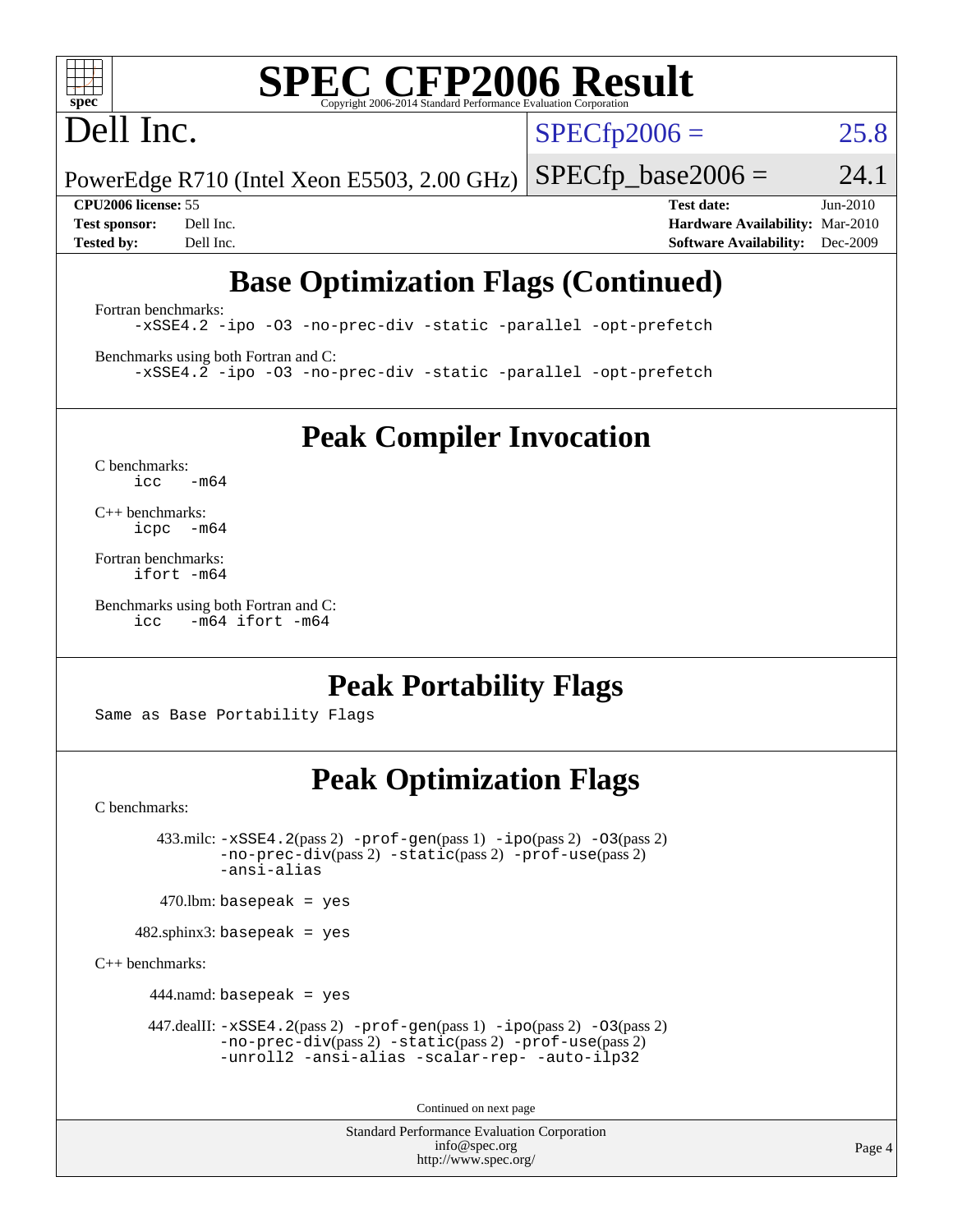

# **[SPEC CFP2006 Result](http://www.spec.org/auto/cpu2006/Docs/result-fields.html#SPECCFP2006Result)**

 $SPECfp2006 = 25.8$  $SPECfp2006 = 25.8$ 

PowerEdge R710 (Intel Xeon E5503, 2.00 GHz)  $SPECTp\_base2006 = 24.1$ 

Dell Inc.

**[CPU2006 license:](http://www.spec.org/auto/cpu2006/Docs/result-fields.html#CPU2006license)** 55 **[Test date:](http://www.spec.org/auto/cpu2006/Docs/result-fields.html#Testdate)** Jun-2010 **[Test sponsor:](http://www.spec.org/auto/cpu2006/Docs/result-fields.html#Testsponsor)** Dell Inc. **[Hardware Availability:](http://www.spec.org/auto/cpu2006/Docs/result-fields.html#HardwareAvailability)** Mar-2010 **[Tested by:](http://www.spec.org/auto/cpu2006/Docs/result-fields.html#Testedby)** Dell Inc. **[Software Availability:](http://www.spec.org/auto/cpu2006/Docs/result-fields.html#SoftwareAvailability)** Dec-2009

## **[Peak Optimization Flags \(Continued\)](http://www.spec.org/auto/cpu2006/Docs/result-fields.html#PeakOptimizationFlags)**

|                                      | $450$ .soplex: $-xSSE4$ . $2(pass 2)$ -prof-gen(pass 1) -ipo(pass 2) -03(pass 2)<br>-no-prec-div(pass 2) -static(pass 2) -prof-use(pass 2)<br>-opt-malloc-options=3 -auto-ilp32                    |
|--------------------------------------|----------------------------------------------------------------------------------------------------------------------------------------------------------------------------------------------------|
|                                      | 453.povray: $-xSSE4$ . 2(pass 2) $-prof-gen(pass 1) -ipo(pass 2) -O3(pass 2)$<br>-no-prec-div(pass 2) -static(pass 2) -prof-use(pass 2)<br>-unroll4 -ansi-alias                                    |
| Fortran benchmarks:                  |                                                                                                                                                                                                    |
|                                      | 410.bwaves: -xSSE4.2 -ipo -03 -no-prec-div -static -opt-prefetch<br>-parallel                                                                                                                      |
|                                      | 416.gamess: $-xSSE4$ . 2(pass 2) $-prof-gen(pass 1) -ipo(pass 2) -O3(pass 2)$<br>-no-prec-div(pass 2) -static(pass 2) -prof-use(pass 2)<br>-unroll2 -Ob0 -ansi-alias -scalar-rep-                  |
|                                      | $434$ .zeusmp: basepeak = yes                                                                                                                                                                      |
|                                      | $437$ leslie3d: basepeak = yes                                                                                                                                                                     |
|                                      | $459.GemsFDTD: -xSSE4.2(pass 2) -prof-gen(pass 1) -ipo(pass 2) -03(pass 2)$<br>$-no-prec-div(pass 2) -static(pass 2) -prof-use(pass 2)$<br>-unroll2 -0b0 -opt-prefetch -parallel                   |
|                                      | $465$ .tonto: $-xSSE4$ . 2(pass 2) $-prof-gen(pass 1) -ipo(pass 2) -03(pass 2)$<br>$-no-prec-div(pass 2) -static(pass 2) -prof-use(pass 2)$<br>-inline-calloc -opt-malloc-options=3 -auto -unroll4 |
| Benchmarks using both Fortran and C: |                                                                                                                                                                                                    |
|                                      | $435$ .gromacs: $-xSSE4$ . 2(pass 2) $-prof-gen(pass 1) -ipo(pass 2) -03(pass 2)$<br>-no-prec-div(pass 2) -static(pass 2) -prof-use(pass 2)<br>-opt-prefetch -auto-ilp32                           |
|                                      | $436.cactusADM: -xSSE4.2(pass 2) -prof-gen(pass 1) -ipo(pass 2) -03(pass 2)$<br>$-no-prec-div(pass 2) -static(pass 2) -prof-use(pass 2)$<br>-unroll2 -opt-prefetch -parallel -auto-ilp32           |
|                                      | 454.calculix: -xSSE4.2 -ipo -03 -no-prec-div -static -auto-ilp32                                                                                                                                   |
|                                      | 481.wrf: Same as 454.calculix                                                                                                                                                                      |
|                                      | The flags file that was used to format this result can be browsed at                                                                                                                               |
|                                      | http://www.spec.org/cpu2006/flags/Intel-ic11.1-linux64-revE.20100330.html                                                                                                                          |
|                                      | You can also download the XML flags source by saving the following link:<br>http://www.spec.org/cpu2006/flags/Intel-icll.1-linux64-revE.20100330.xml                                               |
|                                      |                                                                                                                                                                                                    |
|                                      |                                                                                                                                                                                                    |